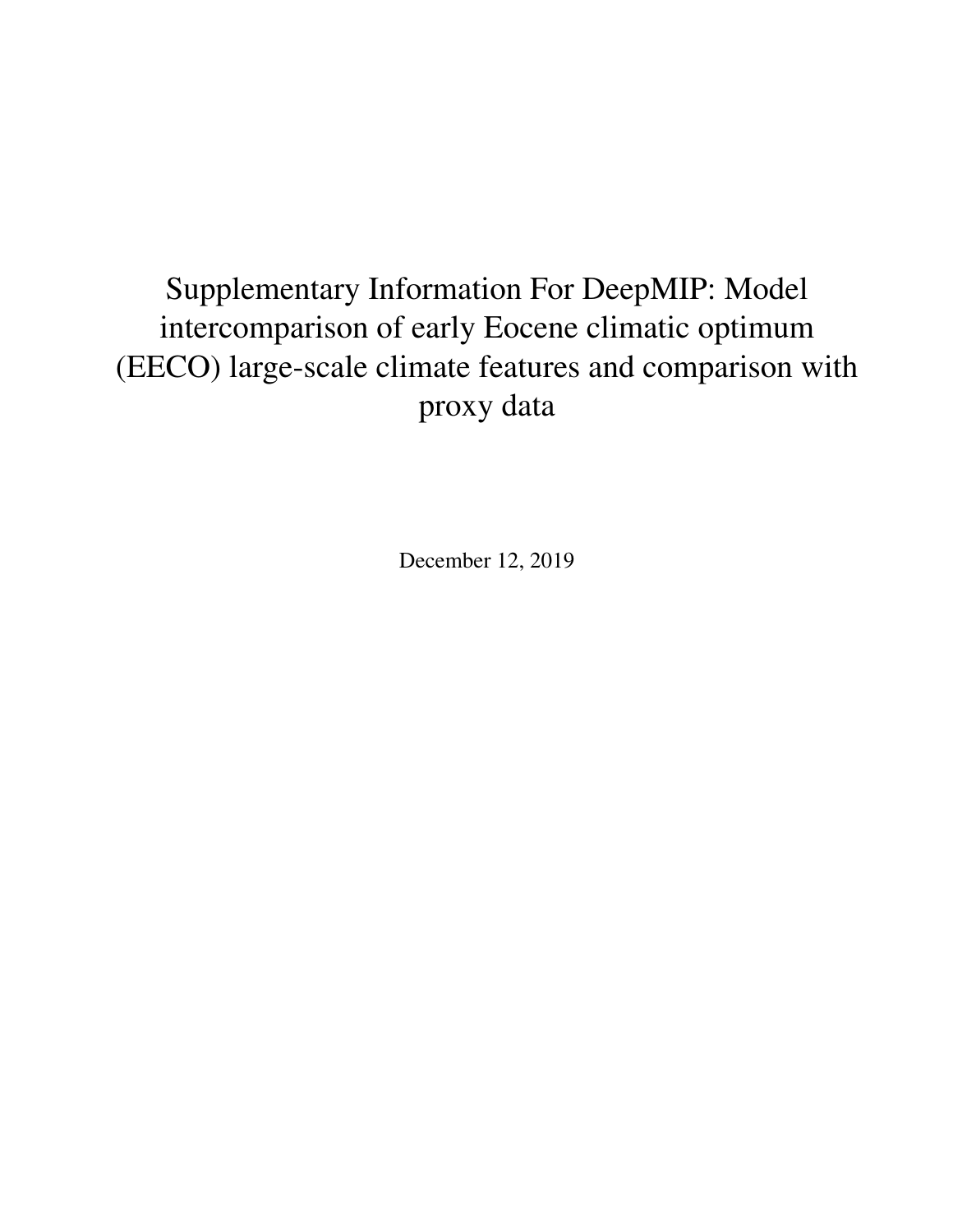

Figure 1: S1: Zonal mean SSTs in each DeepMIP model, for each  $CO_2$  simulation carried out. EECO SST proxies from [Hollis *et al.*(2019)] are also shown.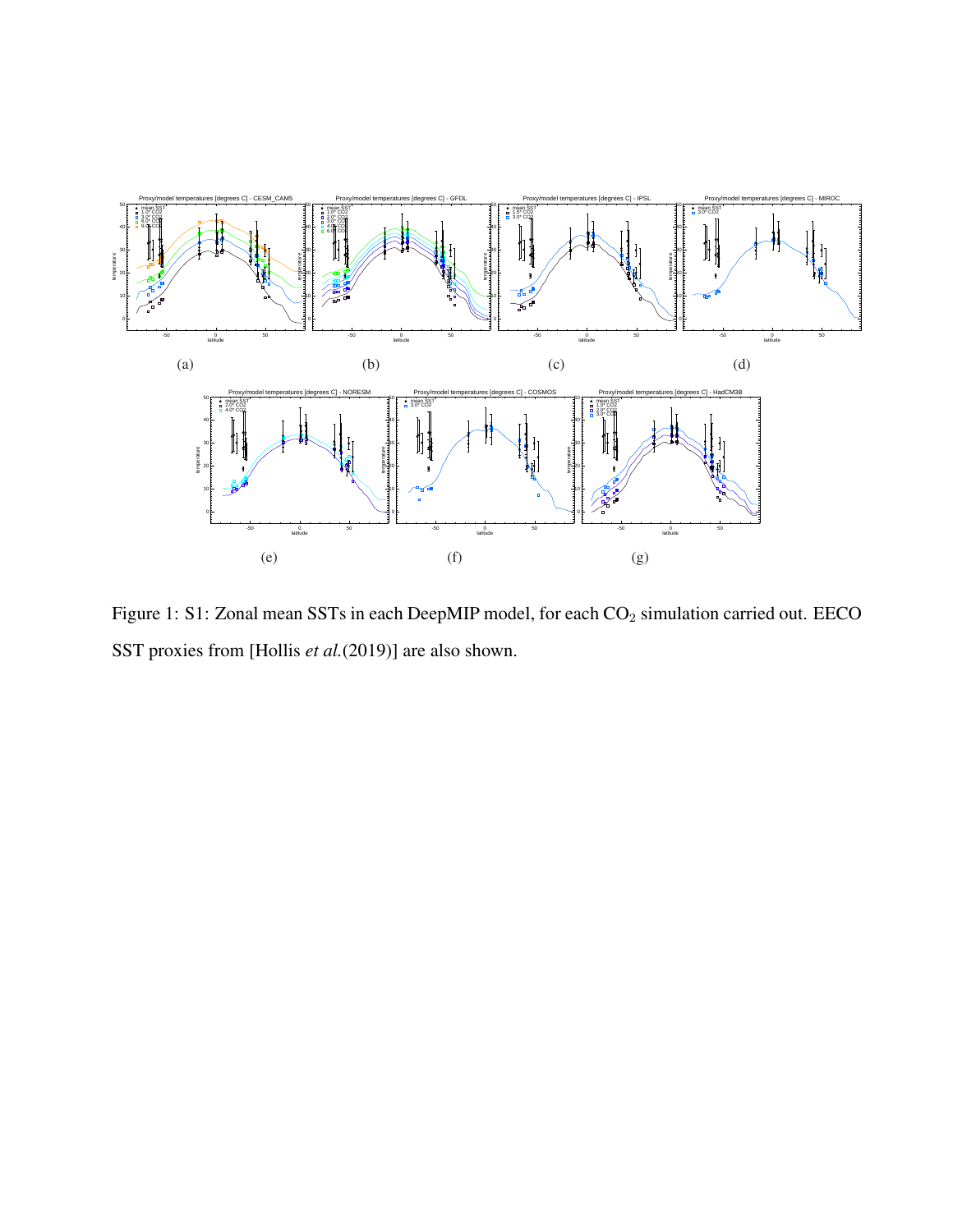![](_page_2_Figure_0.jpeg)

Figure 2: S2: Zonal mean near-surface air temperatures (SAT) in each DeepMIP model, for each CO<sub>2</sub> simulation carried out. EECO SAT proxies from [Hollis *et al.*(2019)] are also shown.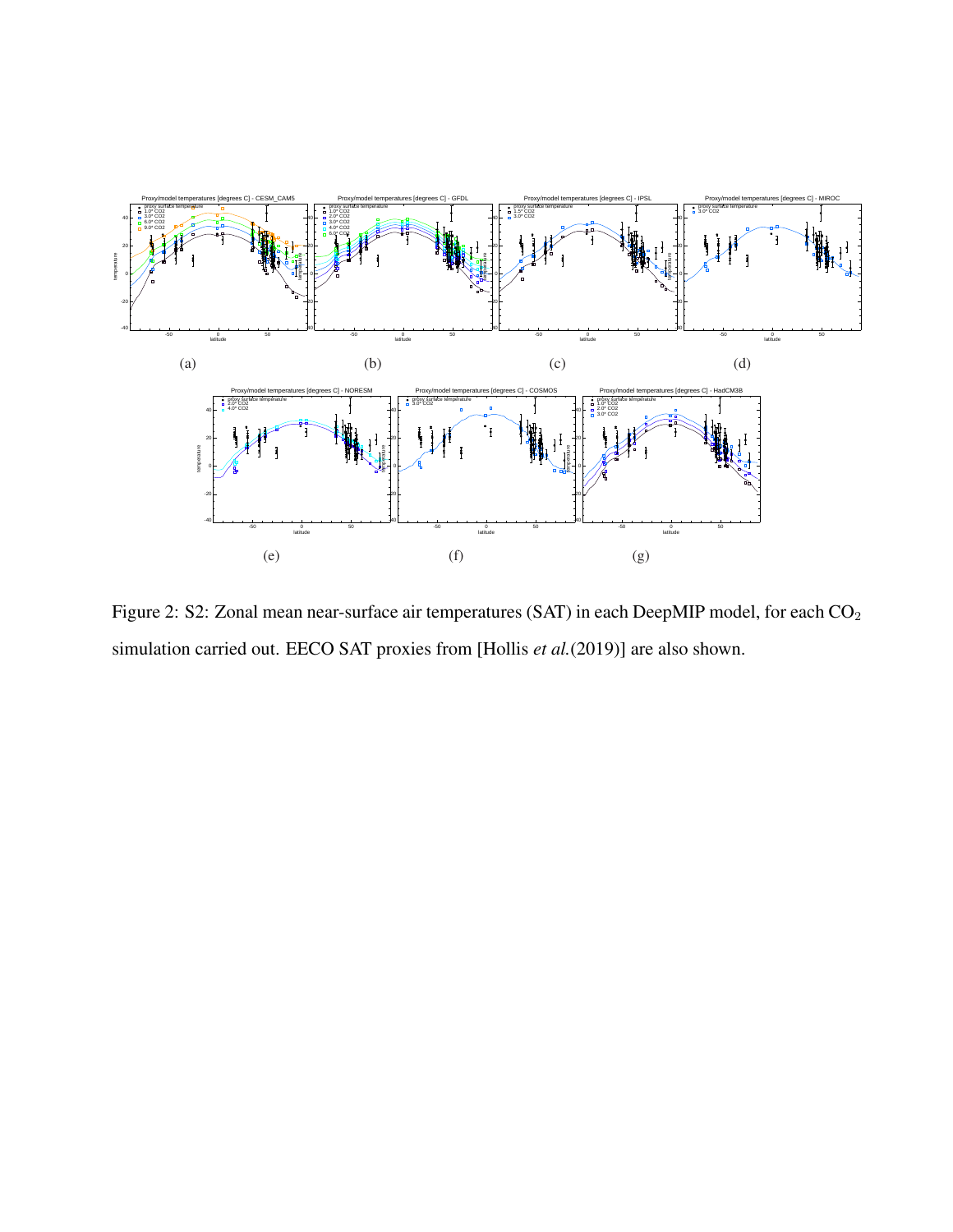![](_page_3_Figure_0.jpeg)

Figure 3: S3: As Figure 4 in the main paper, but for near-surface air temperatures from models and proxies instead of SSTs. Note that the scaling factor is the same as in Figure 4 in the main paper, and is therefore chosen to best match the SST data.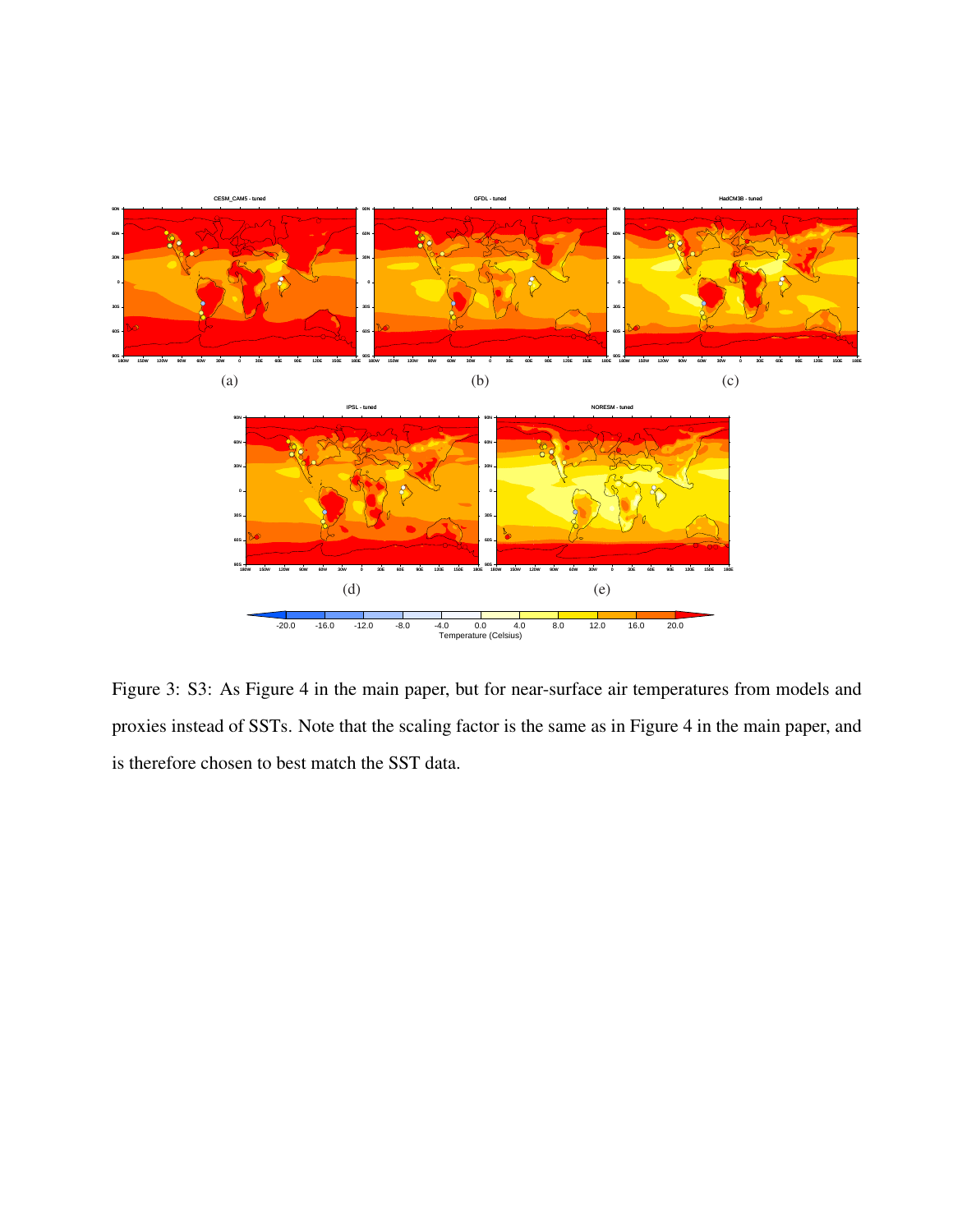![](_page_4_Figure_0.jpeg)

Figure 4: S4: As Figure 5 in the main paper, but for near-surface air temperatures from models and proxies instead of SSTs. Note that the scaling factor is the same as in Figure 5 in the main paper, and is therefore chosen to best match the SST data.